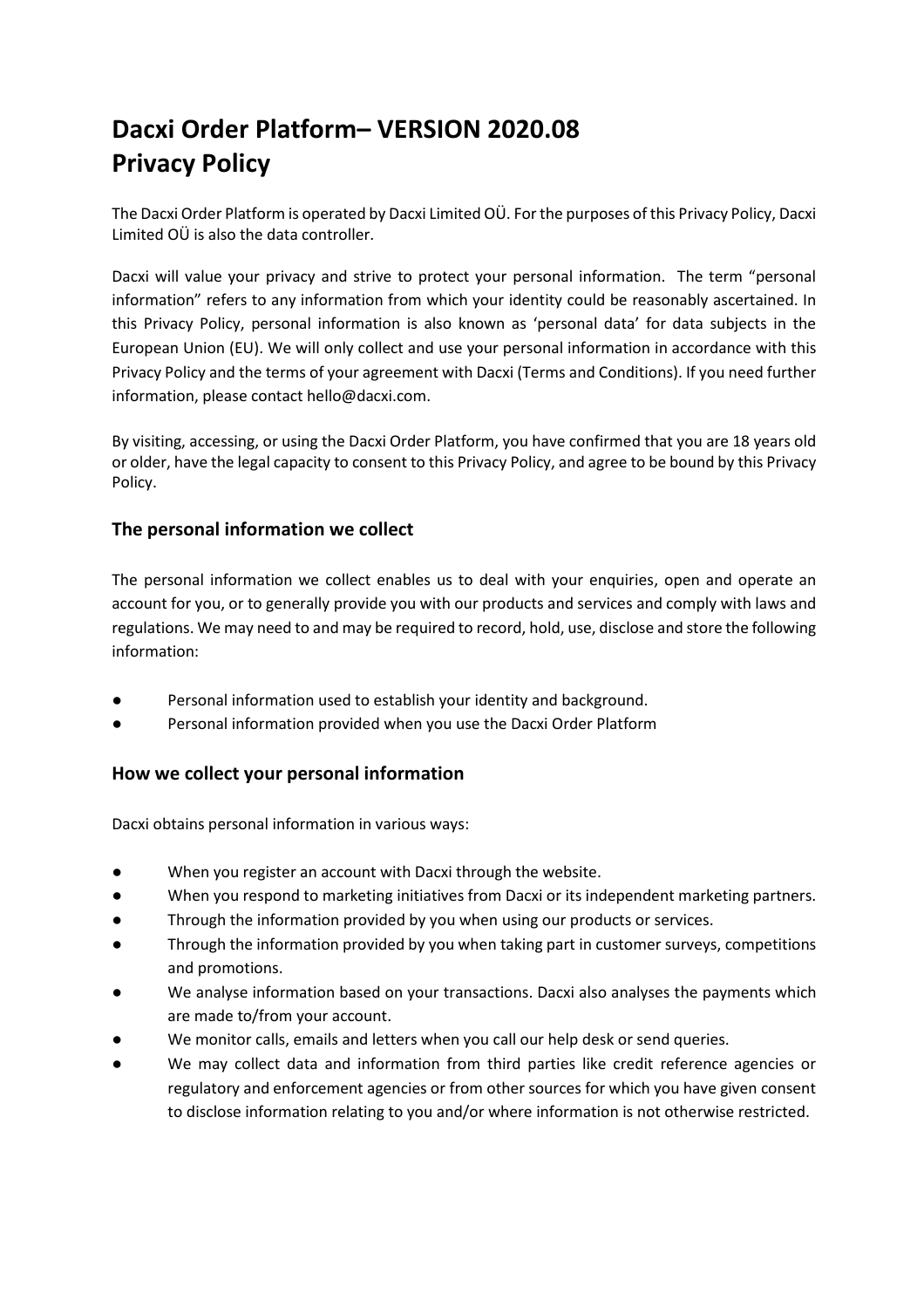# **How we use your personal information**

Personal information is used for the following purposes:

- To verify your account in accordance with Know Your Customer (KYC) and Anti-Money Laundering (AML) regulations.
- To assess your application for our products and services.
- To manage and maintain your account with us.
- To better manage our business and your relationship with us.
- To enable your referrer to understand your information.
- To improve our products and services and to develop new products and services.
- To notify you about benefits and changes to the features of products and services.
- To administer offers, competitions and promotions.
- To respond to your enquiries and complaints and to generally resolve disputes.
- To update, consolidate and improve the accuracy of our records.
- To produce data, reports and statistics, which have been anonymous or aggregated in a manner that does not identify you as an individual.
- To conduct research for analytical purposes including but not limited to data mining and analysis of your transactions with us.
- To meet the disclosure requirements of any law binding on Dacxi.
- For audit, compliance and risk management purposes.
- To assess financial and insurance risks.
- To conduct anti-money laundering checks, for crime detection, prevention and prosecution.
- For any other purpose that is required or permitted by any law, or relevant regulatory authorities.

Please be assured that we will ask for your consent before using your personal information for purposes other than those set out in this Privacy Policy and the Terms and Conditions.

# **Automated processing of your personal information**

In some situations, we may use your personal information to help us make automated decisions to further improve our business or provide you marketing that we think is relevant to you. For example, we might segment you based on elements of your profile (age, location, gender, transaction history), your answers to our surveys or your behaviour on our site and personalise our correspondence to you.

# **Disclosure of your personal information**

To comply with legal and regulatory requirements we may be required to disclose information about you and/or your account details to the following third parties:

- Banks, payment service providers and KYC partners
- Organisations and companies that act as our agents, affiliates and/or professional advisors.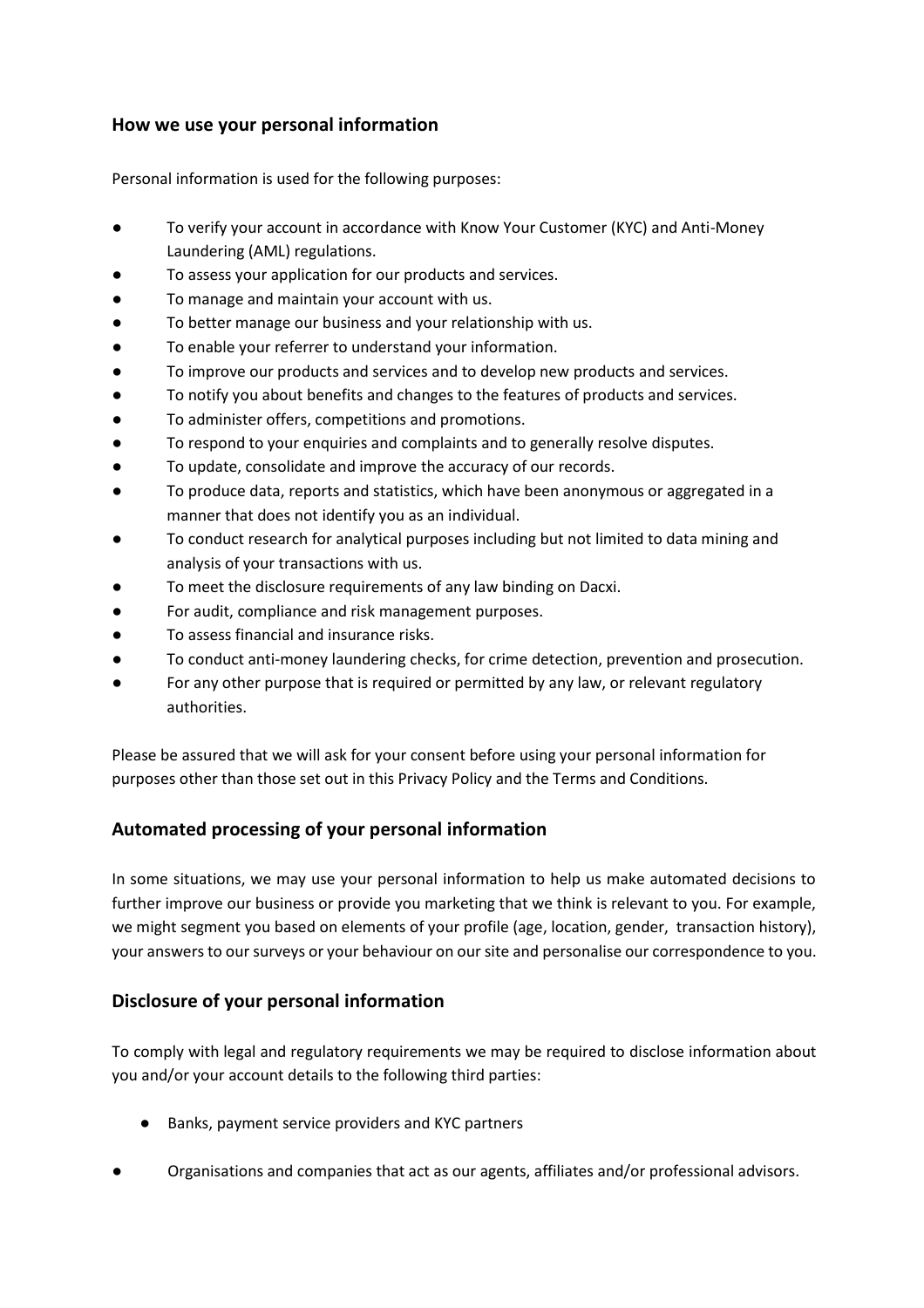- Organisations and companies that assist us in processing or otherwise fulfilling transactions that have been requested.
- Law enforcement, regulatory and government agencies.
- Affiliates who introduce you to Dacxi may receive limited information about your account and transactions

The aforementioned third parties may in some instances be located outside your registered country.

Otherwise, we will treat your personal information as confidential and private and will not disclose your information to anyone outside the Dacxi group.

We may share your personal information in circumstances such as:

- Where you have given permission.
- Where we are required or permitted to do so by law.
- Where required or authorised by any order of court or tribunal with jurisdiction over Dacxi.
- Where we may transfer rights and obligation pursuant to our agreement with you.
- Where we are required to meet our obligations to any relevant regulatory authority.

# **Transferring your information**

Dacxi Limited OÜ is registered and operates in the EU, but we use the services of a number of third parties that are based outside the EU. Accordingly, your personal data may be stored, transferred, and processed in countries outside of the country of your residence.

We take the utmost care when we're transferring your personal data, including ensuring that the third party receiving your personal information has proper safeguards for your information and will only process your personal information in the manner in which we stipulate.

# **The secure storage of your personal information**

Dacxi places the greatest importance on providing strict security measures to protect your personal information. Dacxi will review and implement up to date technical and organisational security measures when processing your personal information. Employees of Dacxi are trained to handle your personal information securely and with the utmost respect, failing which they may be subject to disciplinary action.

# **The retention of your personal information**

Dacxi will retain information in compliance with this Privacy Policy and the Terms and Conditions of your agreement with Dacxi for the duration of your relationship with us, and afterwards for such period as may be necessary to protect the interests of Dacxi and its customers, and as required by Dacxi's relevant policies, and as required by the law.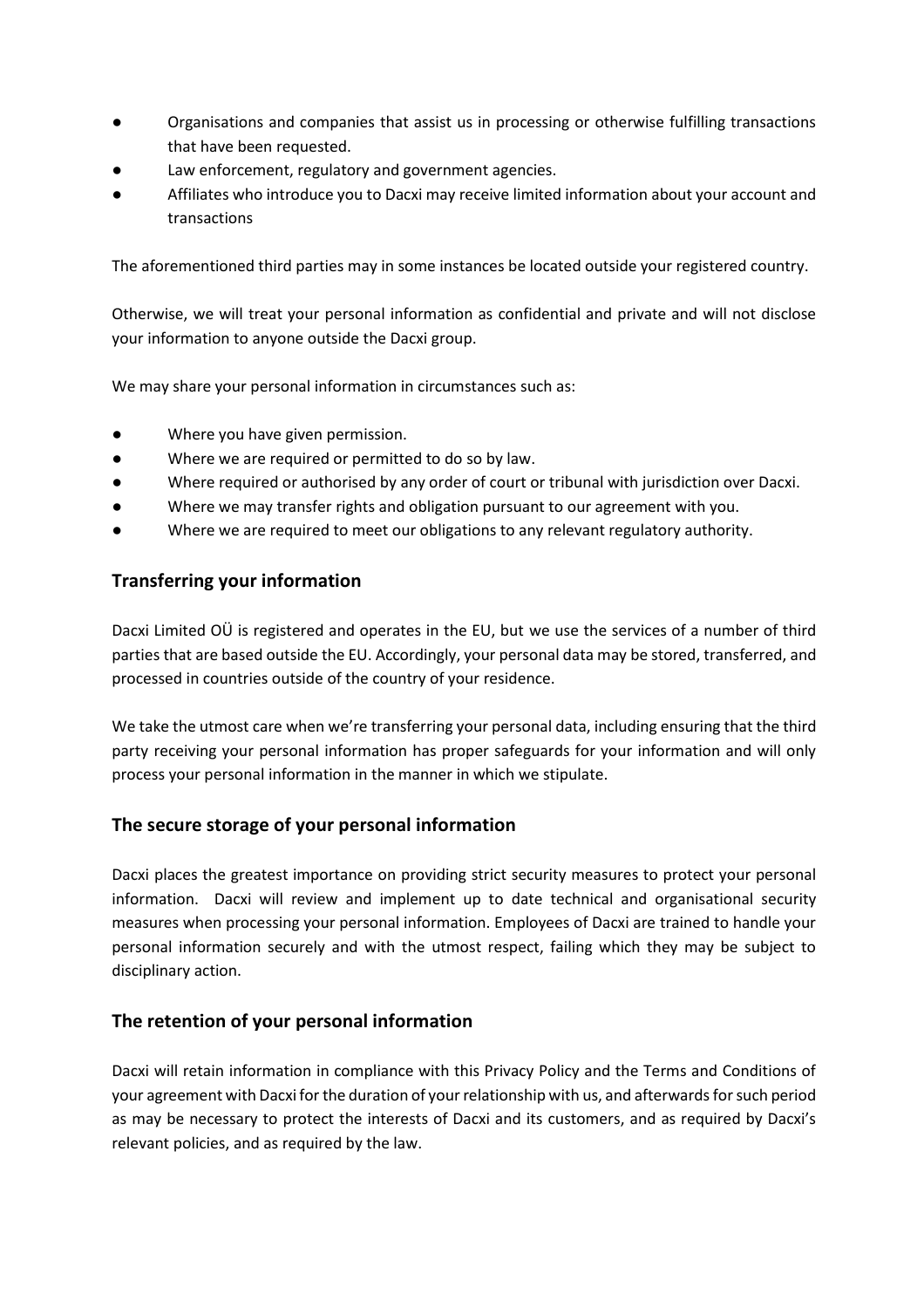# **How you can access and update your personal information**

You have a right to access your personal information. Please contact Dacxi customer support to do this. Dacxi will take steps to verify your identity before fulfilling the request.

In the case of changes to your customer data or where it has not been updated, you will need to contact Dacxi support to update your personal information. Dacxi may use its discretion in allowing the corrections requested and/or may require further documentary evidence of the new information to avoid fraud and inaccuracy.

# **Special provisions related to European Union (EU) data subjects**

The European Union General Data Protection Regulation (GDPR) offers data subjects from the EU additional rights when it comes to their personal data. This next section outlines these additional rights, but please note, this additional section for EU data subjects must still be read in conjunction with this Privacy Policy.

## *Our relationship with you*

Dacxi Limited OÜ is a data controller for crypto asset transactions on the Dacxi Order Platform . As data controllers, we determine the purposes and means of processing personal data in respect of crypto asset and crypto account funding transactions.

## *The legal basis of processing your personal data*

We process your personal data on the basis of consent, which you grant to us when you sign up for our service or access the website. We also process your personal data to perform our contractual obligations under the Terms and Conditions. Where we aggregate your personal data to improve our service, we're doing so because of a legitimate interest to provide a better experience for you.

## *Recipients or third-party processors of your personal data*

We use a number of third parties to provide the best possible service to you. This includes:

- Google, which we use for analytics, remarketing and website tracking;
- Facebook, Instagram & Linkedin which we use to provide remarketing advertisements and special offers that we deem relevant to you;
- Intercom, to offer you personalised live chat support when you use the website. Intercom also helps us send our automated transaction emails, for example, when one of your transactions is confirmed on the Dacxi Exchange.
- Zendesk, which our customer experience teams use for your support requests;

- ,